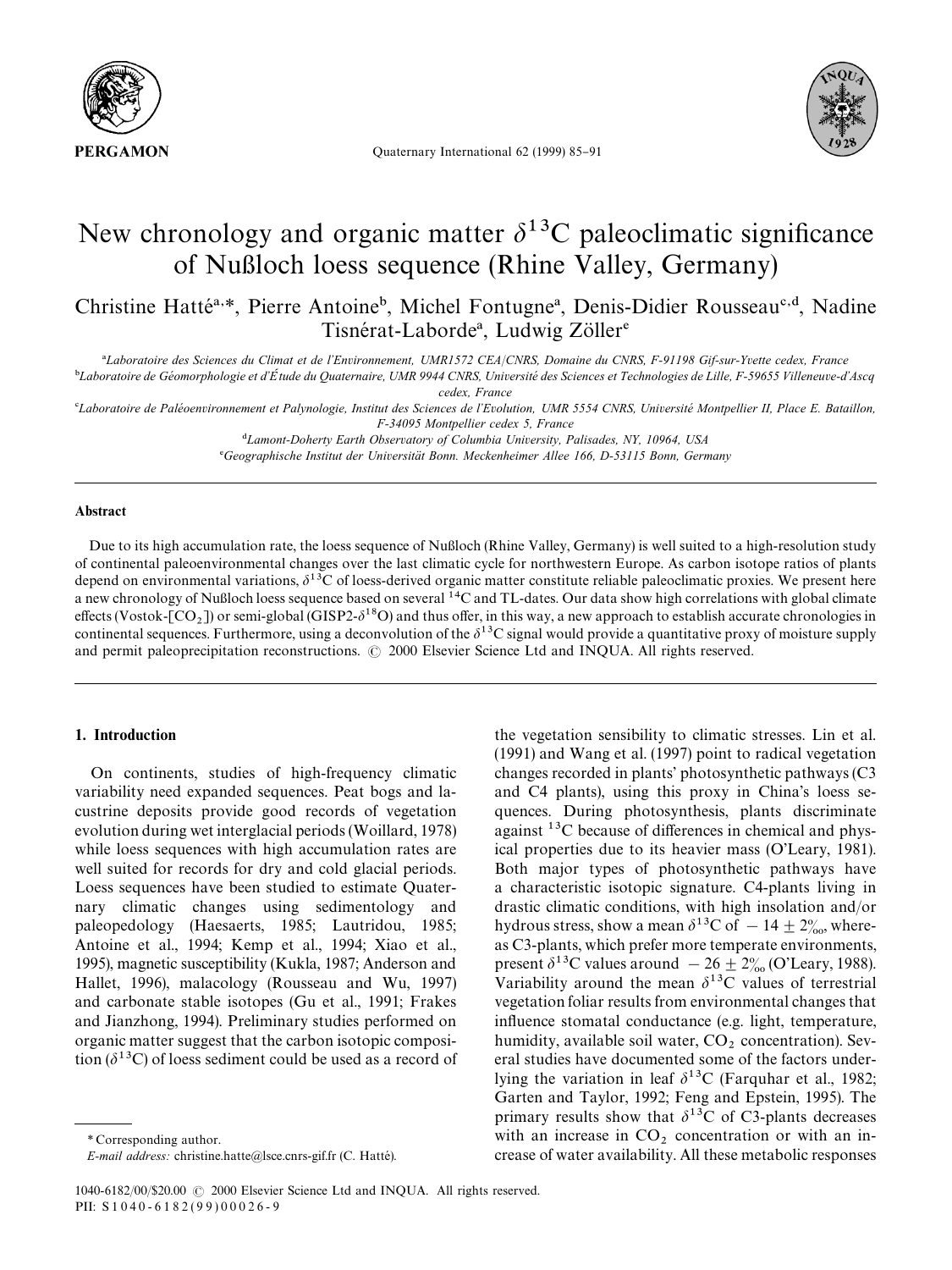to environmental changes indicate that carbon isotopic composition of plants reflects climatic variations.

According to Head et al. (1989), sediment organic matter is formed by a multi-stage process that includes decomposition of all plant components into simple monomers. That is why sediment organic matter constitutes a record of past vegetation and  $\delta^{13}$ C of organic matter has to reflect  $\delta^{13}$ C of plants, and in this way reflects climatic variations. Carbon isotope compositions in organic matter have been investigated in the Nußloch loess sequence in the Rhine Valley, Germany. This site is well suited to study rapid small climatic variations: the total sequence reflects the climatic history of the area for ca 130,000 years, with an accumulation of around 18 m. This paper discusses the influence of variations of atmospheric  $CO<sub>2</sub>$  concentration and precipitation on carbon isotopic variations in loess organic matter at Nußloch.

# 2. General stratigraphy

The Nußloch section is located on the right bank of the Middle Rhine valley at  $49^{\circ}21'N$ ,  $8^{\circ}43'E$ . In this area, the geomorphological setting is characterised by a very wide alluvial plain and the occurrence of an abrupt slope exposed to the main winds (Northwest to North during the Last Glacial Maximum). During the Weichselian Pleniglacial Stage, a very important loess accumulation took place at the junction between the upper part of the slope and the plateau and produced a series of loess morphologies similar to sand dunes separated by troughs ("gredas" of Léger, 1990). The detailed pedostratigraphical and sedimentological study of the Nußloch sections (Antoine et al., in prep.) indicates that the base of the sequence is represented by a soil complex, consisting of a BT horizon of brown-leached soil; clayey colluvium; reworked grey forested-soil; local loess; and humic steppe soil (Fig. 1, nos.  $8-11$ ).

On the other hand, the loess deposits by themselves are exceptionally well developed at Nußloch (16.8 m). In addition, the middle part of the sequence, between 11.2 and 14.1 m, shows two Interstadial soil horizons (Fig. 1): arctic-brown soils nos. 5 and 3 (Fig. 1). A third Interstadial level represented by organic bedded deposits including peaty layers locally appears around 13 m between these two soils in a thermokarstic depression (not represented in Fig. 1). This level has provided wood remains, pollen, and bones (*Bovidae*). The arctic-brown soils are marked by brown horizons showing a lower carbonate content, and a higher clay and organic carbon content (Fig. 1). The two soils correspond to halts in sedimentation, to a cooler and more humid climate and to a weak development of the vegetation. The top of the second boreal soil (Fig. 1, no. 3) represents a fundamental boundary which precedes the strongest phase of loess deposition (Fig. 1 no. 2) characterised by the highest sedimentation rate.

## 3. Sampling

The sequence was sampled about each  $5-10$  cm interval, following the sedimentological and pedological variations. 1–2 g of sediment were collected, and afterwards dried at  $50^{\circ}$ C for a maximum of 2 days. This step permits good preservation of organic matter, minimizing the in fluence of possible bacterial degradation. Sediment was then sieved, below  $250 \mu m$ , to remove eventual roots. The fine fraction was decarbonated with HCl  $0.6 N$  (nonhydrolysis of organic matter with this concentration was checked), rinsed, dried under  $50^{\circ}$ C, and homogenized. Carbon organic contents were determined with an elementary analyzer (Carlo Erba NA 1500) and are expressed in percent weight, with a relative precision of 1%. The mixture of He,  $N_2$  and  $CO_2$  going out of the elementary analyzer flows through a triple trap where  $CO<sub>2</sub>$  is separated from the other gases. Carbon isotope ratios on  $CO<sub>2</sub>$  are obtained with a dual inlet VG Optima mass spectrometer and  $\delta^{13}$ C are expressed in per mil versus PDB standard, with an absolute precision of  $0.1\%$ , with  $\delta^{13}C = (R_{\text{sple}}/R_{\text{std}} - 1) * 1000 \binom{0}{0}$  and  $R = {}^{13}C/{}^{12}C$ .

# 4. Chronological markers

The chronostratigraphical interpretation of the Nußloch loess profile is initially based on the detailed analysis of the sequence and on correlations with the northwest European loess stratigraphy, using palaeopedological, sedimentological and periglacial level-marks and tephrostratigraphy: Eemian BT, Early-Glacial humic soils complex at around 70 ky (Lautridou, 1985; Haesaerts, 1985; Van Vliet-Lanöe, 1990; Antoine et al., 1994) and the Eltville Tephra at  $22 + 3$  ky (Semmel, 1967; Zöller et al.,  $1988$ ).

Three samples for thermoluminescence (TL) dating had been taken from a previous section in the Nußloch quarry in 1986/1987 (Zöller et al., 1988). Samples for TL dating had been extracted from the fresh exposure in light-tight steel cylinders and processed under reduced red laboratory illumination. The polymineralic finegrained fraction  $(4-11 \mu m)$ , fine grain technique) was used for TL measurements and calculation of the radiation dose absorbed since deposition according to the total bleach-regeneration and the partial bleach techniques, respectively (Aitken, 1985). U, Th and K contents for dose-rate computation were measured by instrumental neutron activation analysis (INAA) and thick source alpha counting and atomic absorption spectrometry (AAS), respectively. For experimental details, see Zöller et al. (1988). Dates obtained are  $34,800 \pm 3700$ ,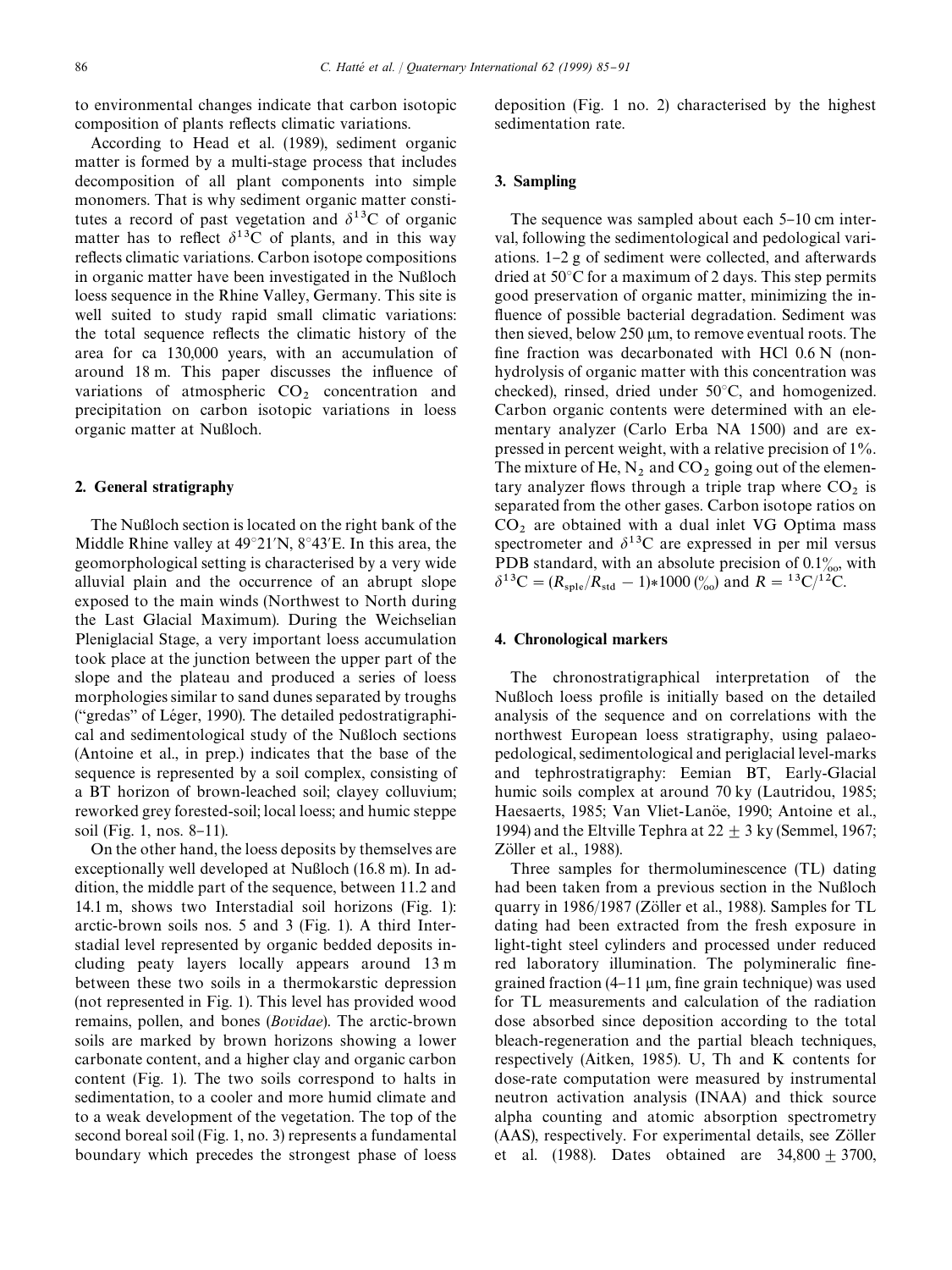

Fig. 1. Organic carbon content (dotted line) and organic matter  $\delta^{13}C$  (solid line) in Nußloch.  $\delta^{13}C$  is shown on an inverse scale. Organic carbon contents and  $\delta^{13}$ C are plotted versus depth. The chronological controls used, TL-ages and <sup>14</sup>C-dates, are indicated on the right-hand side of graph. The sedimentological description is presented on the left-hand side.

66,900  $\pm$  5100 and 110,000  $\pm$  12,000 yr at 11.5, 15.4 and 18.2 m respectively (Zöller et al., 1988).

Some  $^{14}$ C ages are available, obtained using either the AMS method (GIFA) or the  $\beta$ -counting method (GIF/LSM), all measured in Laboratoire des Sciences du Climat et de l'Environnement in Gif-sur-Yvette (France). The two first (GIFA-96221 and GIFA-96244) were obtained, respectively, on carbonate and on organic matter from snail shells, both at 1.6 m depth. Gastropod shells as material for  $^{14}$ C dates have to be taken cautiously because carbonate recrystallization may be responsible for  $^{14}$ C age rejuvenation. This effect is important and not easily assessed. Furthermore, it is well known that  $^{14}$ C ages of continental gastropods carbonate could show aging as well. Gastropods use old carbonate as calcium source for shell building during their growth (Goodfriend, 1987). But even when the contribution of limestone to shell carbonate may comprise up to 33% of the shell, the associated organic matter is largely derived from plant material used as food resource; it contains a negligible amount of carbon derived from hemolymph bicarbonate (Goodfriend and Hood, 1983). We thus performed the dating on shell organic matter. This organic matter is collected on a glass fiber filter after total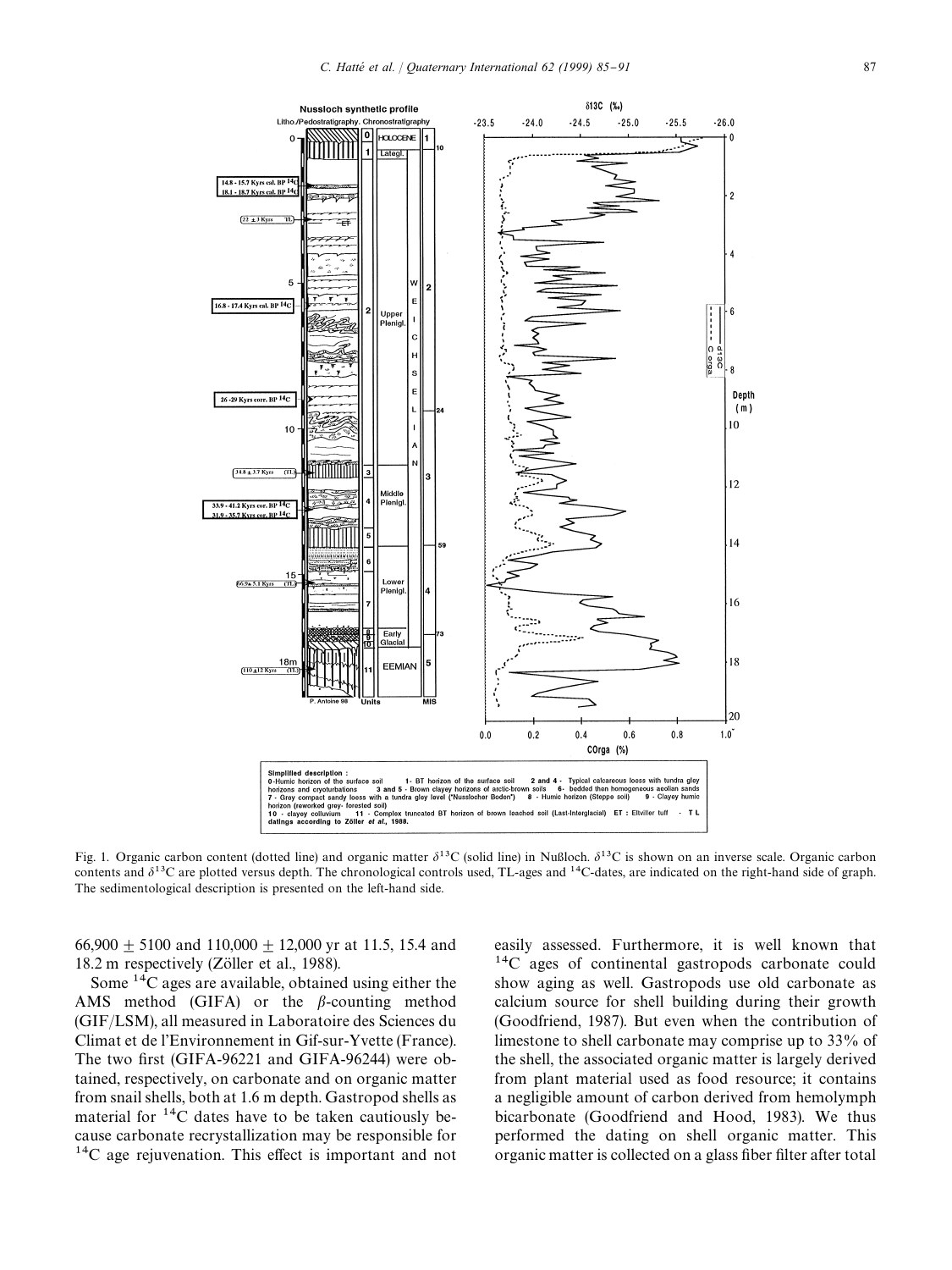decarbonation of the gastropod shells, and analysis followed the classical AMS method. GIFA-96221 and GIFA-96244 gave, respectively,  $15,300 \pm 100$  and  $12,900 \pm 100$  yr conv. BP. These determinations were calibrated using the Stuiver and Reimer program (1993). The calibrated ages range between 14,800 and 15,700 and between 18,100 and 18,700 yr cal. BP, respectively. Two other dates were obtained directly on loess organic matter following the protocol proposed by Pessenda et al. (1996) and adapted to  $^{14}$ C-AMS. GIFA-98366 and GIFA-98367 gave, respectively,  $14,270 + 120$  and  $24,020 + 280$  yr conv. BP at 5.8 and 9 m depth. The GIFA-98366 calibrated age ranges between 17,425 and 16,785 yr cal. BP. Using the new radiocarbon calibration reconstructed from annually laminated sediments of Lake Suigetsu (Kitagawa et al., 1998), the GIFA-98367 corrected age could range between 26,000 and 29,000 yr. From a laterally correlative unit around 13.2 m (Antoine et al., in prep.), we utilize several  $^{14}$ C-dates obtained on wood (GIF/LSM-10442, GIFA-97291, GIFA-97294 and GIFA-97292) and one on bone (GIFA-97328). The dates obtained on wood gave a weighted average age of  $32,200 \pm 205$  yr conv. BP and the last one, on bone, an age of  $35,800 \pm 1200$  yr conv. BP. Corrected ages could range between 31,900 and 35,700 and between 33,900 and 41,200 yr cal. BP, respectively.

# 5. Results

Results are reported in Fig. 1, except for carbonate contents that varied between 3% in the Eemian BT and 30}40% in typical loess. Organic carbon content shows very low and constant values. They remain lower than 0.1%, except for paleosols at around 12, 14 and 17 m, where organic carbon content reaches 0.4%.  $\delta^{13}$ C variations range within  $2\%$  of the mean values of  $-24.3\%$ . The lightest values of  $\delta^{13}$ C are encountered for the modern soil, Holocene and last interglacial period, with mean values of  $-25.6\%_{00}$ ,  $-24.9\%$  and  $-25.1\%$ , respectively, while glacial stades are represented by a mean  $\delta^{13}C$  value of  $-24.1\%$ . However, a definite interpretation of the Eemian BT horizons  $\delta^{13}$ C values cannot be proposed as of yet. Actually, this unit does not show any sediment accumulation, but rapid turnover of organic matter. Thus, a relatively thin section of sediment represents a long interval  $(1-1.5 \text{ m}$  for about 30,000 yr) that integrates bioturbation and pedological processes, reflecting mixing of previously deposited loess and interglacial organic matter. Furthermore, this soil (BT horizon of a brown leached soil) is leached as shown by the slow and regular decrease in carbon and carbonate contents (not illustrated here). Deconvolution between pedogenesis and climatic signal is not possible at this step of the study. The interpretation of this stratigraphic part will be discussed later in the paper. Likewise, the three upper points of the Holocene sequence have to be considered carefully, because they are in the BT of the modern soil. The signal is thus more complex, reflecting a superimposition of climatic influence, pedogenesis and anthropogenic  $CO<sub>2</sub>$ <br>effect.

#### 6. Climatic signal conservation

For the loess strata, due to the rapid accumulation, pedogenesis is greatly reduced and organic matter is buried rapidly and homogeneously without an important effect of turnover. Thus, the isotopic signal might be only slightly altered.

These  $\delta^{13}$ C values result from the degradation of a vegetation assemblage with a very strong predominance of C3-plants. This is in good agreement with palynological studies, which show the presence of trees throughout the last climatic cycle in northwestern Europe (Woillard, 1978). In Nußloch, past climates were not arid enough to support C4-photosynthetic pathway plants. This differs from results obtained for the Chinese Loess Plateau, where a 12<sup>o</sup><sub>00</sub> variation of <sup>13</sup>C/<sup>12</sup>C ratio of loess organic matter (Lin et al., 1991; Wang et al., 1997) has been interpreted in terms of a transition between C4-vegetation and C3-plants.

# 7.  $CO<sub>2</sub> concentration influence$

The carbon isotope ratio of atmospheric  $CO<sub>2</sub>$  showed variations through the last climatic cycle. However, Leuenberger et al. (1992) and Marino et al. (1992) found that during the last glaciation the atmospheric  $CO_2$  isotope ratio,  $\delta^{13}C$ , was more positive than pre-industrial values by only  $0.3 \pm 0.2$ %. Therefore, variation of carbon source  $\delta^{13}$ C alone cannot explain the range of  $2\%$ recorded by organic matter  $\delta^{13}$ C measurements in loess.

Carbon isotope fractionation by C3-plants depends on the atmospheric  $CO_2$  supply. When the  $CO_2$  concentration ( $[CO<sub>2</sub>]$ ) is high, a large fractionation is observed. But if  $[CO<sub>2</sub>]$  is low, growth is limited and cells use the available  $CO_2$ , independently of its isotopic nature (O'Leary, 1981; Woodward, 1993). Recent studies (Feng and Epstein, 1995) predict that  $\delta^{13}$ C of plants decreases by about  $0.02\%$  per 1 ppm  $[CO<sub>2</sub>]$  increase. As atmospheric  $[CO_2]$  changed by about 100 ppm between glacial and interglacial period (Jouzel et al., 1993) such oscillations have to be recorded by plants and the derived sedimentary organic matter  $\delta^{13}$ C. The 1.8‰ amplitude of the isotopic signals, corresponding to a  $[CO<sub>2</sub>]$  variation of 100 ppm, is in agreement with Feng and Epstein (1995). Furthermore, major trends recorded in the Vostok  $[CO_2]$  (Jouzel et al., 1993) are observed in the  $\delta^{13}$ C records, except in the lower part of the sequences (Eemian BT and Early-Glacial colluvium and soils) which is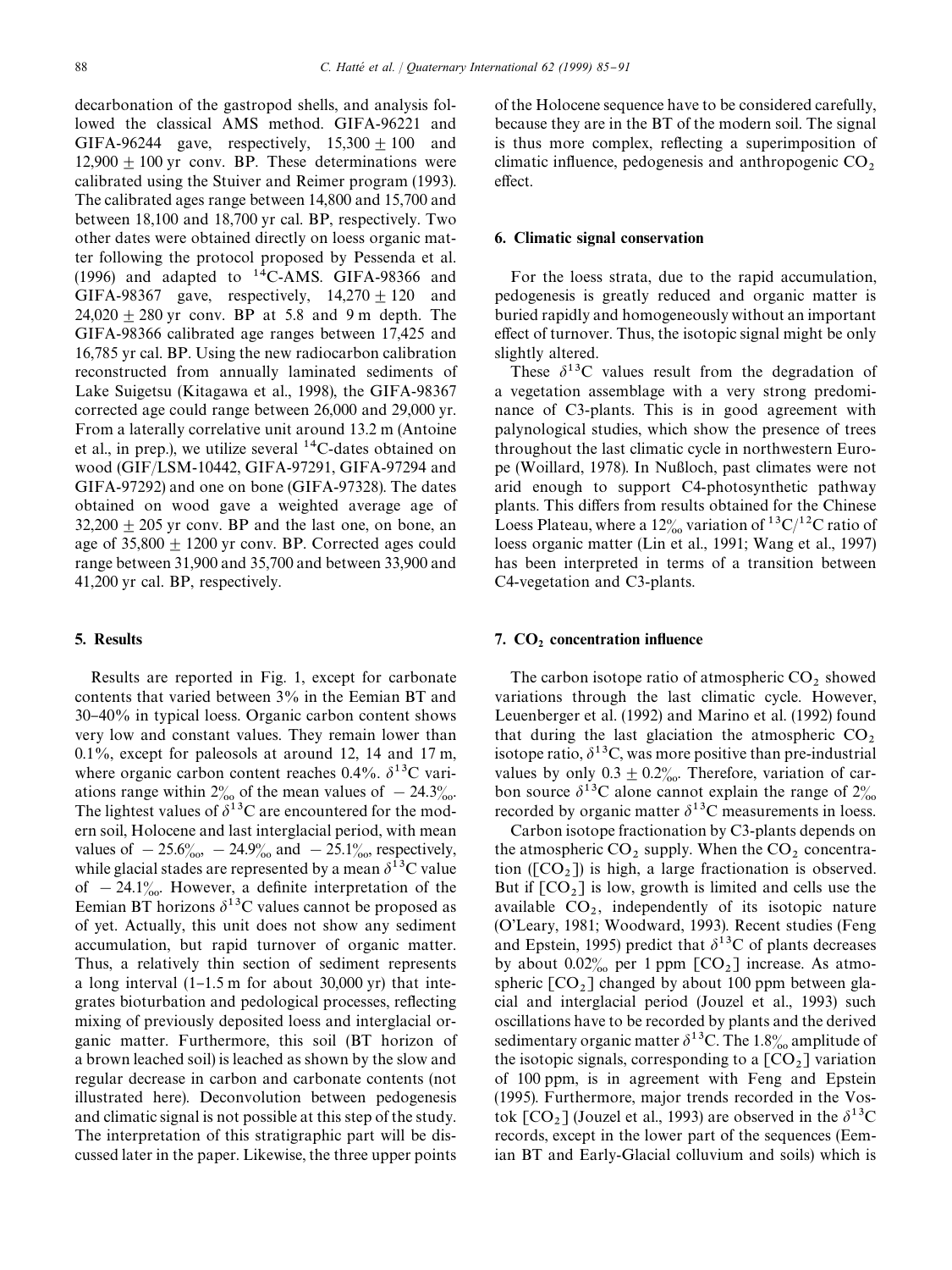

Fig. 2. Correlation between GISP2  $\delta^{18}O$  and Vostok [CO<sub>2</sub>] records and  $\delta^{13}C$  of organic matter in Nußloch, CO<sub>2</sub> level is expressed in ppm. Loess<br>organic matter  $\delta^{13}C$  is expressed in per mil versus PDB standar standard.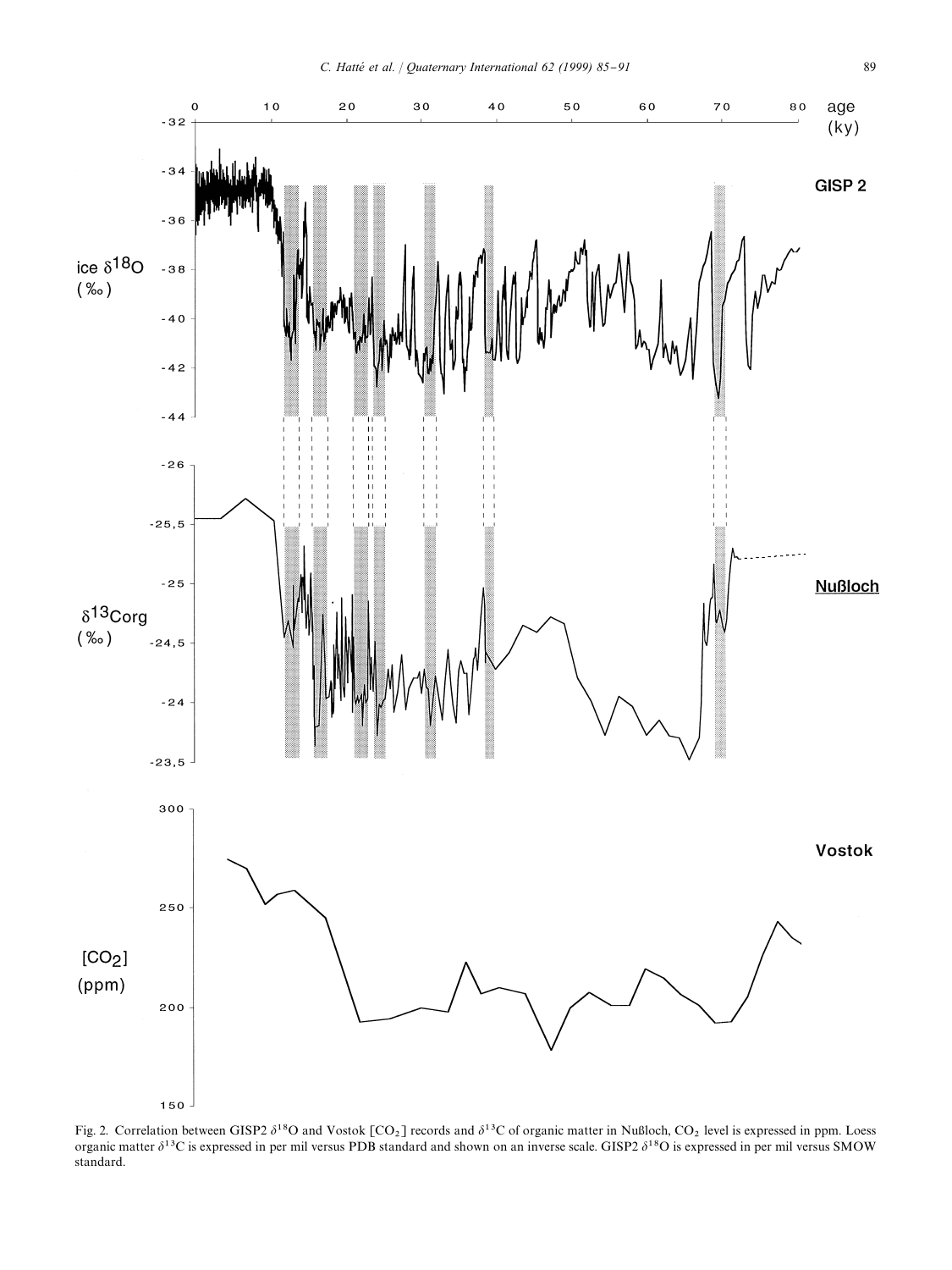modified by pedogenesis. Thus, it appears that the longterm trends of the  $\delta^{13}$ C of the organic matter in loess clearly match the global  $[CO<sub>2</sub>]$  variations.

# 8. Water availability influence

However, the rapid events recorded by loess  $\delta^{13}$ C have to result from another forcing parameter with a highfrequency superimposed on the  $[CO<sub>2</sub>]$  induced variations. The isotopic composition of both C3-plants and derived loess organic matter indeed depend on the water supply as well. The plant physiological response to a decrease in moisture is stomatal narrowing, limiting water loss by evapo-transpiration. Thus, fractionation due to stomatal diffusion is reduced leading to a reduction in carbon isotope fractionation and higher  $\delta^{13}$ C values. The same isotopic response is induced by an increasing of soil strength (physical resistance to root penetration), such as occurs in dry soils (O'Leary, 1981). This leads us to interpret  $\delta^{13}$ C variations at Nußloch as a function of the water availability: the highest  $\delta^{13}$ C values are associated with the driest events. During the Upper Pleistocene, the location of the polar front has largely fluctuated latitudinally with associated changes in precipitation pattern in northwestern Europe. The rapid warming episodes associated with the so-called "Dansgaard-Oeschger events" (Bond et al., 1993; Dansgaard et al., 1993), recorded by  $\delta^{18}$ O in the GISP2 core (Greenland Ice Sheet Project 2) (Grootes et al., 1993; Meese et al., 1994; Sowers et al., 1993; Stuiver et al., 1995), have been linked to such fluctuations. We assume that the Dansgaard–Oeschger events correspond to wet climatic episodes in Nußloch, and then are linked to the lowest  $\delta^{13}$ C values of loess organic matter.

Using absolute and stratigraphical chronological markers and well-established correlations between our signal and, on the one hand, the  $[CO<sub>2</sub>]$  record in Vostok ice and, on the other hand,  $\delta^{18}$ O in GISP2, it is possible to obtain a refined chronology, more realistic than one based on a constant sedimentation rate between two chronological markers. Using AnalySeries software (Paillard et al., 1996), the refined chronology proposed in Fig. 2 is obtained. A sedimentation hiatus occurs between 114,000 and 72,000 yr, and the sedimentation rate is high between 72,000 and 65,000 yr ( $\sim 0.2$  m/ky). A slowdown occurs between 65,000 and 40,000 yr ( $\sim$  0.1 m/ky), and accumulation again is rapid after 40,000 yr ( $\sim 0.5$  m/ky). The modern soil shows a low sedimentation rate at only 0.04 m/ky. Our improvements stay thoroughly in agreement with chronological markers, considering their limits (error margins and stratigraphical significance). High correlation appears subsequent to the hiatus (Fig. 2), between  $\delta^{13}$ C in loess and  $\delta^{18}$ O in the GISP2 record ( $r^2 = 0.61$ ) as well as between  $\delta^{13}$ C and Vostok  $CO_2$  ( $r = 0.58$ ), suggesting that organic matter  $\delta^{13}$ C

clearly matches  $CO<sub>2</sub>$  variations and rapid climatic events.

# 9.  $\delta^{13}$ C of loess organic matter as paleoprecipitation indicator

Plant  $\delta^{13}$ C is influenced by  $\delta^{13}$ C value of the atmospheric  $CO_2$ ,  $CO_2$  concentration and water availability. Some values for the two first parameters are available from the literature. Atmospheric  $\delta^{13}$ C variations have been established for the last 40 ky by Leuenberger et al. (1982) and Marino et al. (1992), and variations of atmospheric  $CO<sub>2</sub>$  concentration are recorded in the Vostok ice core for the last climatic cycle (see, for example, Jouzel et al., 1993). Thus, a deconvolution of  $\delta^{13}C$  of loess organic matter, at least for the last 40 ky, should permit reconstruction of moisture availability. However, direct correspondence of magnitudes is not yet possible because the effect of organic matter degradation in paleosols, inducing a shift between sediment organic matter  $\delta^{13}$ C and plant  $\delta^{13}$ C, needs to be estimated. Further studies have to be done in order to find an independent criterion characteristic of organic matter degradation. Thus,  $\delta^{13}C_{org}$  would be a reliable qualitative proxy for paleoprecipitation reconstruction along the whole sequence, as it is for the loessic parts.

# 10. Conclusion

Loess organic matter  $\delta^{13}$ C provides a powerful tool for understanding climatic changes in continental records, and provides a reliable and complementary proxy of moisture supply. Thus, using absolute age controls and correlations between global climate effects (Vostok-[CO<sub>2</sub>]) or semi-global (GISP2- $\delta^{18}$ O),  $\delta^{13}$ C of organic matter in European loess sequences offers a new approach to establish accurate chronologies in continental sequences. Furthermore, with an index of organic matter degradation,  $\delta^{13}C_{org}$  would provide a reliable proxy for paleoprecipitation reconstruction.

# Acknowledgements

We are very grateful to Dr. P.M. Grootes for providing GISP2 ice  $\delta^{18}$ O. We would like to thank Heidelberger Zement AG, for giving the authors the permission to work in their quarries. We thank Dr. Loescher for his help during sampling. Thanks to Pr. L. Labeyrie, A. Pasquier-Cardin, L.C.R. Pessenda for their useful comments and suggestions. The work was supported by CEA and CNRS, and by the EC Environment Program BIMACEL (no EV5V-CT93-0298) and by CNRS-INSU through PNEDC and VARIENTE programs. This is